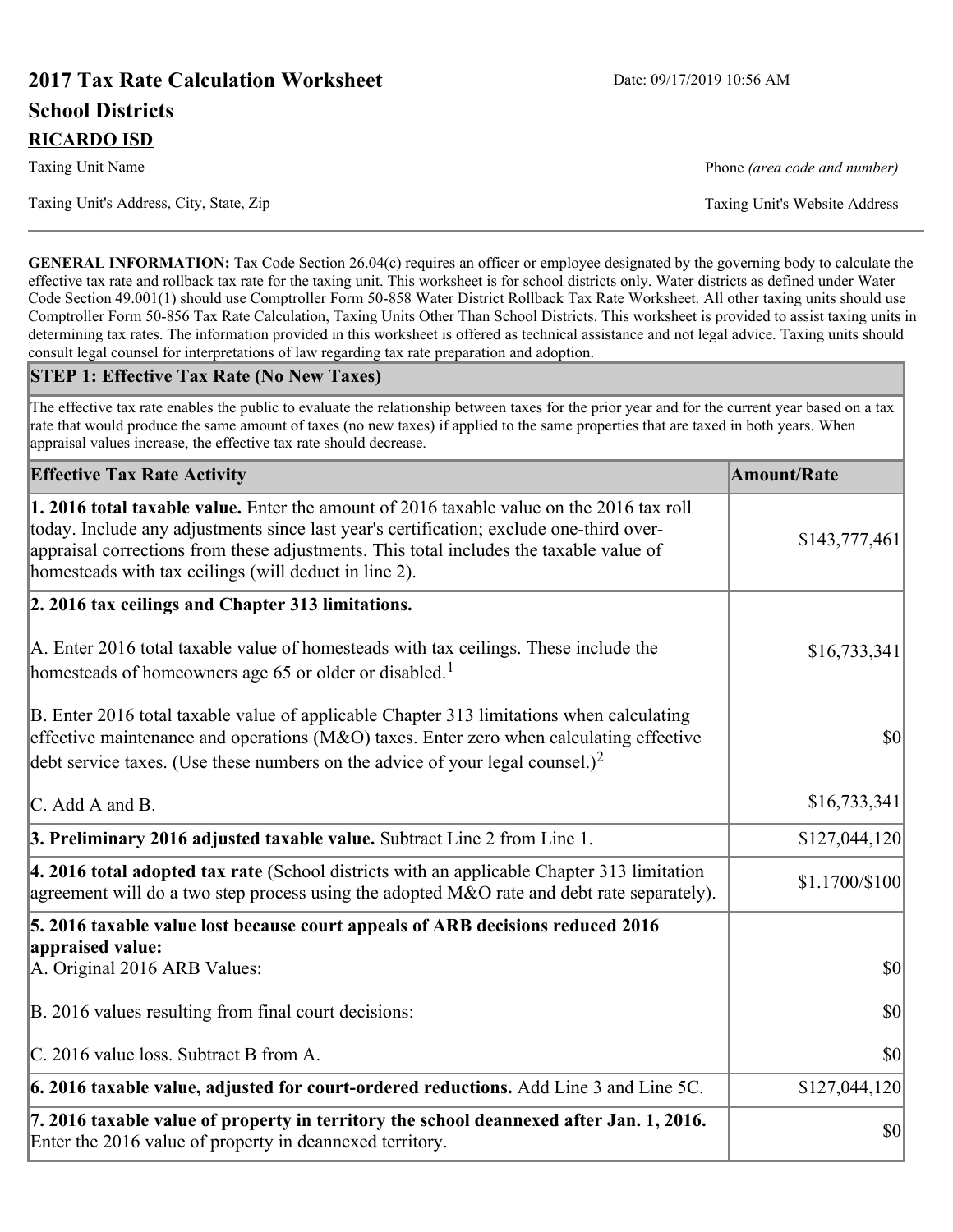| 8. 2016 taxable value lost because property first qualified for an exemption in 2017.<br>Note that lowering the amount or percentage of an existing exemption does not create a new<br>exemption or reduce taxable value. If the school district increased an original exemption, use<br>the difference between the original exempted amount and the increased exempted amount.<br>Do not include value lost due to freeport or goods-in-transit exemptions. |               |
|--------------------------------------------------------------------------------------------------------------------------------------------------------------------------------------------------------------------------------------------------------------------------------------------------------------------------------------------------------------------------------------------------------------------------------------------------------------|---------------|
| A. Absolute exemptions. Use 2016 market value:                                                                                                                                                                                                                                                                                                                                                                                                               | \$22,910      |
| B. Partial exemptions. 2017 exemption amount or 2017 percentage exemption times 2016<br>value:                                                                                                                                                                                                                                                                                                                                                               | \$785,673     |
| C. Value loss: Add A and B.                                                                                                                                                                                                                                                                                                                                                                                                                                  | \$808,583     |
| 9. 2016 taxable value lost because property first qualified for agricultural appraisal (1-<br>d or 1-d-1), timber appraisal, recreational/scenic appraisal or public access airport<br>special appraisal in 2017. Use only properties that qualified in 2017 for the first time; do<br>not use properties that qualified in 2016.                                                                                                                            |               |
| A. 2016 market value:                                                                                                                                                                                                                                                                                                                                                                                                                                        | \$330,540     |
| B. 2017 productivity or special appraised value:                                                                                                                                                                                                                                                                                                                                                                                                             | \$10,780      |
| C. Value loss. Subtract B from A.                                                                                                                                                                                                                                                                                                                                                                                                                            | \$319,760     |
| 10. Total adjustments for lost value. Add Lines 7, 8C and 9C.                                                                                                                                                                                                                                                                                                                                                                                                | \$1,128,343   |
| 11. 2016 adjusted taxable value. Subtract Line 10 from Line 6.                                                                                                                                                                                                                                                                                                                                                                                               | \$125,915,777 |
| <b>12. Adjusted 2016 taxes.</b> Multiply Line 4 by Line 11 and divide by \$100.                                                                                                                                                                                                                                                                                                                                                                              | \$1,473,214   |
| [13. Taxes refunded for years preceding tax year 2016. Enter the amount of taxes refunded]<br>by the district for tax years preceding tax year 2016. Types of refunds include court<br>decisions, corrections and payment errors. Do not include refunds for tax year 2016. This<br>line applies only to tax years preceding tax year 2016.                                                                                                                  | \$2,801       |
| 14. Adjusted 2016 taxes with refunds. Add Lines 12 and 13.                                                                                                                                                                                                                                                                                                                                                                                                   | \$1,476,015   |
| 15. Total 2017 taxable value on the 2017 certified appraisal roll today. This value<br>includes only certified values and includes the total taxable value of homesteads with tax<br>ceilings (will deduct in Line 17). These homesteads include homeowners age 65 or older or<br>disabled.                                                                                                                                                                  |               |
| A. Certified values only: <sup>3</sup>                                                                                                                                                                                                                                                                                                                                                                                                                       | \$152,673,893 |
| <b>B. Pollution control and energy storage exemption:</b> Deduct the value of property<br>exempted for the current tax year for the first time as pollution control or energy storage<br>system property:                                                                                                                                                                                                                                                    | $\delta$ -0   |
| <b>C. Total value.</b> Subtract B from A.                                                                                                                                                                                                                                                                                                                                                                                                                    | \$152,673,893 |
|                                                                                                                                                                                                                                                                                                                                                                                                                                                              |               |
| 16. Total value of properties under protest or not included on certified appraisal roll.                                                                                                                                                                                                                                                                                                                                                                     |               |
| A. 2017 taxable value of properties under protest. The chief appraiser certifies a list of                                                                                                                                                                                                                                                                                                                                                                   |               |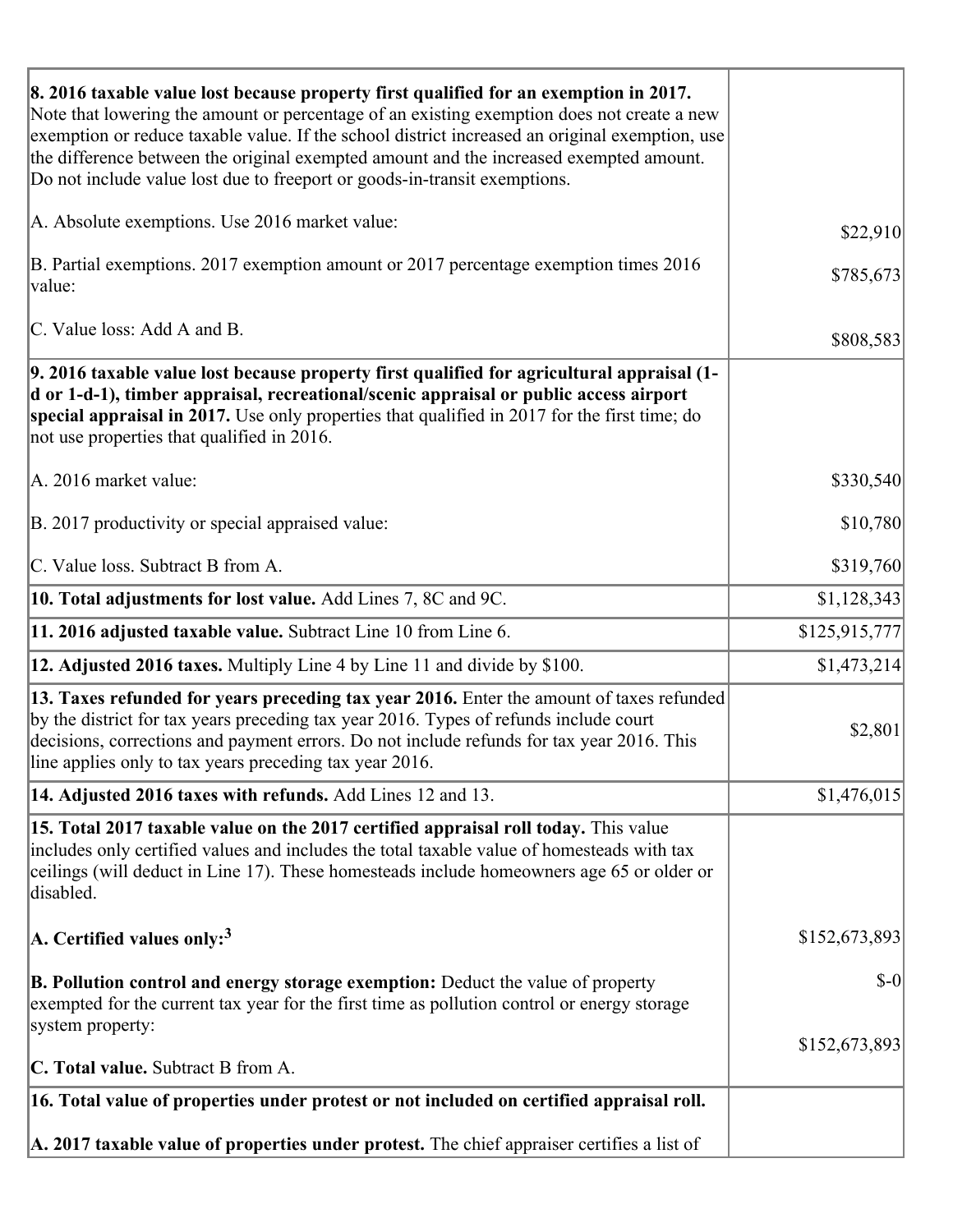| properties still under ARB protest. The list shows the appraisal district's value and the<br>taxpayer's claimed value, if any, or an estimate of the value if the taxpayer wins. For each of<br>the properties under protest, use the lowest of these values. Enter the total value.                                                                                                                                                                                                                                                                                                                                                                                                                      | \$1,867,702     |
|-----------------------------------------------------------------------------------------------------------------------------------------------------------------------------------------------------------------------------------------------------------------------------------------------------------------------------------------------------------------------------------------------------------------------------------------------------------------------------------------------------------------------------------------------------------------------------------------------------------------------------------------------------------------------------------------------------------|-----------------|
| B. 2017 value of properties not under protest or included on certified appraisal roll.<br>The chief appraiser gives school districts a list of those taxable properties that the chief<br>appraiser knows about, but are not included in the appraisal roll certification. These<br>properties are not on the list of properties that are still under protest. On this list of<br>properties, the chief appraiser includes the market value, appraised value and exemptions for<br>the preceding year and a reasonable estimate of the market value, appraised value and<br>exemptions for the current year. Use the lower market, appraised or taxable value (as<br>appropriate). Enter the total value. | <b>\$0</b>      |
| C. Total value under protest or not certified: Add A and B.                                                                                                                                                                                                                                                                                                                                                                                                                                                                                                                                                                                                                                               | \$1,867,702     |
| 17. 2017 tax ceilings and Chapter 313 limitations.<br>A. Enter 2017 total taxable value of homesteads with tax ceilings. These include the<br>homesteads of homeowners age 65 or older or disabled. <sup>4</sup>                                                                                                                                                                                                                                                                                                                                                                                                                                                                                          | \$17,705,512    |
| B. Enter 2017 total taxable value of applicable Chapter 313 limitations when<br>calculating effective M&O taxes. Enter zero when calculating effective debt service taxes.<br>(Use these numbers on the advice of your legal counsel.) <sup>5</sup>                                                                                                                                                                                                                                                                                                                                                                                                                                                       | $ 10\rangle$    |
| C. Add A and B.                                                                                                                                                                                                                                                                                                                                                                                                                                                                                                                                                                                                                                                                                           | \$17,705,512    |
| 18. 2017 total taxable value. Add Lines 15C and 16C. Subtract Line 17C.                                                                                                                                                                                                                                                                                                                                                                                                                                                                                                                                                                                                                                   | \$136,836,083   |
| 19. Total 2017 taxable value of properties in territory annexed after Jan. 1, 2016.<br>Include both real and personal property. Enter the 2017 value of property in territory<br>annexed by the school district.                                                                                                                                                                                                                                                                                                                                                                                                                                                                                          | \$0             |
| 20. Total 2017 taxable value of new improvements and new personal property located<br>in new improvements. New means the item was not on the appraisal roll in 2016. New<br>additions to existing improvements may be included if the appraised value can be<br>determined. New personal property in a new improvement must have been brought into the<br>school district after Jan. 1, 2016, and be located in a new improvement.                                                                                                                                                                                                                                                                        | \$3,198,070     |
| 21. Total adjustments to the 2017 taxable value. Add Lines 19 and 20.                                                                                                                                                                                                                                                                                                                                                                                                                                                                                                                                                                                                                                     | \$3,198,070     |
| $ 22.2017$ adjusted taxable value. Subtract Line 21 from Line 18.                                                                                                                                                                                                                                                                                                                                                                                                                                                                                                                                                                                                                                         | \$133,638,013   |
| <b>23. 2017 effective tax rate.</b> Divide Line 14 by Line 22 and multiply by $$100$ .                                                                                                                                                                                                                                                                                                                                                                                                                                                                                                                                                                                                                    | $$1.1044/\$100$ |
| 24. 2017 effective tax rate for ISDs with Chapter 313 Limitations. Add together the<br>effective tax rates for M&O and debt service for those school districts that participate in an<br>applicable Chapter 313 limitations agreement.                                                                                                                                                                                                                                                                                                                                                                                                                                                                    | \$0/\$100       |

<sup>&</sup>lt;sup>1</sup>Tex. Tax Code Section  $26.012(14)$ 

 $3$ Tex. Tax Code Section 26.012(6)

 ${}^{4}$ Tex. Tax Code Section 26.012(6)(A)(i)

 ${}^{5}$ Tex. Tax Code Section 26.012(6)(A)(ii)

<sup>&</sup>lt;sup>2</sup>Tex. Tax Code Section 26.012(6)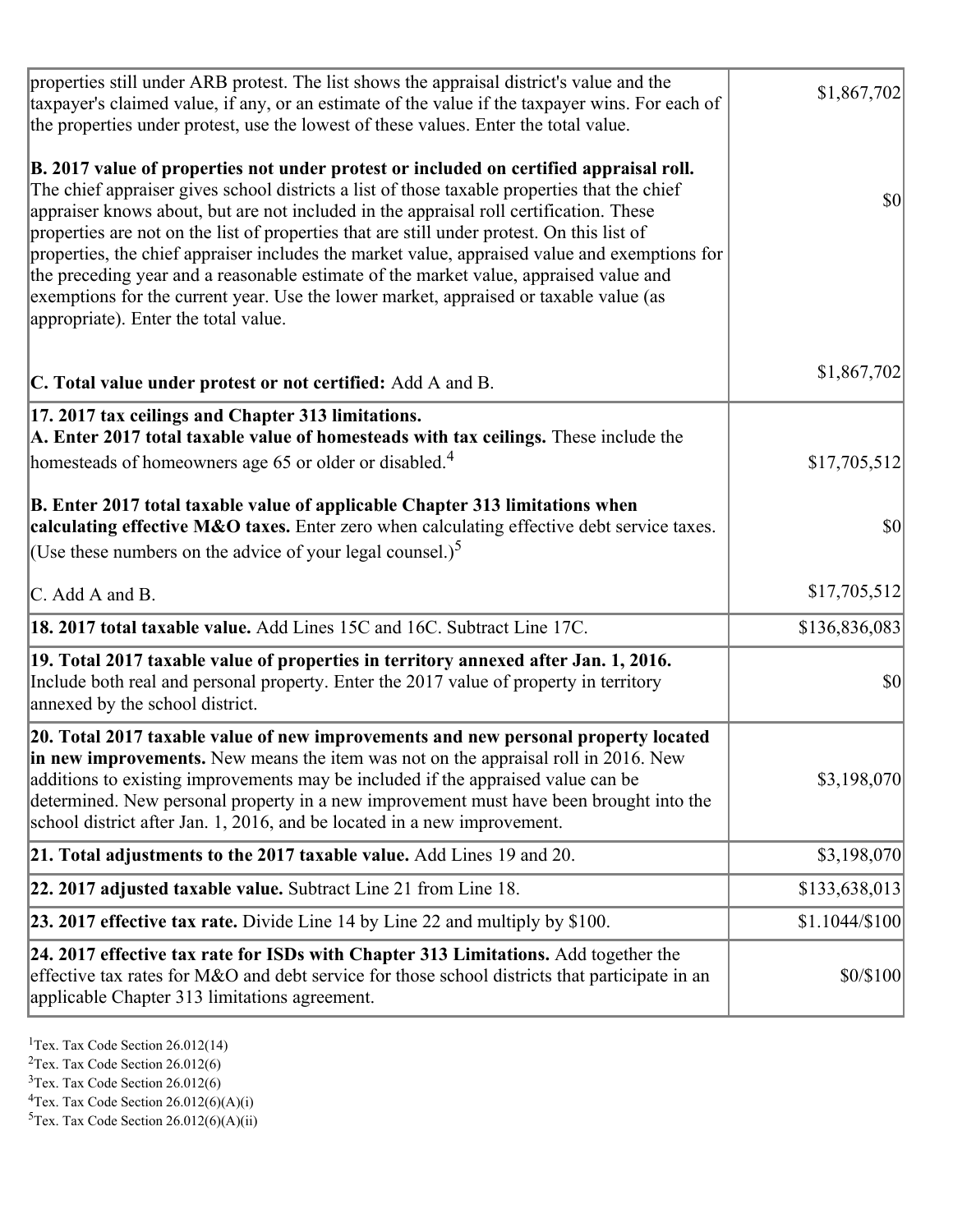## **STEP 2: Rollback Tax Rate**

Most school districts calculate a rollback tax rate that is split into two separate rates:

- 1. **Maintenance and Operations (M&O):** School districts must use the lesser amount of the following methods to calculate the M&O rate:
	- Four cents (\$0.04) PLUS current year's compression rate multiplied by \$1.50 (usually \$1) PLUS any additional cents approved by voters at a 2006 or subsequent rollback election; OR
	- Current year $i/\frac{1}{2}$ s compression rate multiplied by six cents (usually four cents) PLUS effective M&O rate which includes school formula funding calculations.<sup>6</sup>
- 2. **Debt:** The debt tax rate includes the debt service necessary to pay the school district's debt payments in the coming year. This rate accounts for principal and interest on bonds and other debt secured by property tax revenue.

In most cases the rollback tax rate exceeds the effective tax rate, but occasionally decreases in a school district's debt service will cause the effective tax rate to be higher than the rollback tax rate.

| <b>Rollback Tax Rate Activity</b>                                                                                                                                                                                                                                                                                                                                       | <b>Amount/Rate</b> |
|-------------------------------------------------------------------------------------------------------------------------------------------------------------------------------------------------------------------------------------------------------------------------------------------------------------------------------------------------------------------------|--------------------|
| 25. Maintenance and operations (M&O) tax rate. Enter \$1.50 OR the 2005 adopted<br>M&O rate if voters approved a rate higher than \$1.50.                                                                                                                                                                                                                               | \$1.5000/\$100     |
| $26.$ Multiply line 25 times $0.6667$                                                                                                                                                                                                                                                                                                                                   | $$1.0001/\$100$    |
| 27. 2017 rollback M&O rate. Use the lesser of the M&O rate as calculated in Tax Code<br>Section 26.08(n)(2)(A) and (B).                                                                                                                                                                                                                                                 | \$1.1701/\$100     |
| 28. Total 2017 debt to be paid with property tax revenue.<br>Debt means the interest and principal that will be paid on debts that:<br>$(1)$ Are paid by property taxes,<br>$(2)$ Are secured by property taxes,<br>$(3)$ Are scheduled for payment over a period longer than one year, and<br>$(4)$ Are not classified in the school district's budget as M&O expenses |                    |
| A. Debt includes contractual payments to other school districts that have incurred debt on<br>behalf of this school district, if those debts meet the four conditions above. Include only<br>amounts that will be paid from property tax revenue. Do not include appraisal district budget<br>payments. Enter debt amount:                                              | $ 10\rangle$       |
| B. Subtract unencumbered fund amount used to reduce total debt.                                                                                                                                                                                                                                                                                                         | \$0                |
| C. Subtract state aid received for paying principal and interest on debt for facilities through<br>the existing debt allotment program and/or instructional facilities allotment program.                                                                                                                                                                               | $ 10\rangle$       |
| D. Adjust debt: Subtract B and C from A.                                                                                                                                                                                                                                                                                                                                | $ 10\rangle$       |
| 29. Certified 2016 excess debt collections. Enter the amount certified by the collector.                                                                                                                                                                                                                                                                                | $ 10\rangle$       |
| <b>30. Adjusted 2017 debt.</b> Subtract line 29 from line 28D.                                                                                                                                                                                                                                                                                                          | \$0                |
| 31. Certified 2017 anticipated collection rate. Enter the rate certified by the collector. If<br>the rate is 100 percent or greater, enter 100 percent.                                                                                                                                                                                                                 | 0%                 |
| 32. 2017 debt adjusted for collections. Divide line 30 by line 31.                                                                                                                                                                                                                                                                                                      | $ 10\rangle$       |
| 33. 2017 total taxable value. Enter amount on line 18.                                                                                                                                                                                                                                                                                                                  | \$136,836,083      |
| 34. 2017 debt tax rate. Divide line 32 by line 33 and multiply by $$100$ .                                                                                                                                                                                                                                                                                              | \$0/\$100          |
| 35. 2017 rollback tax rate. Adds lines 27 and 34.                                                                                                                                                                                                                                                                                                                       | $$1.1701/\$100$    |